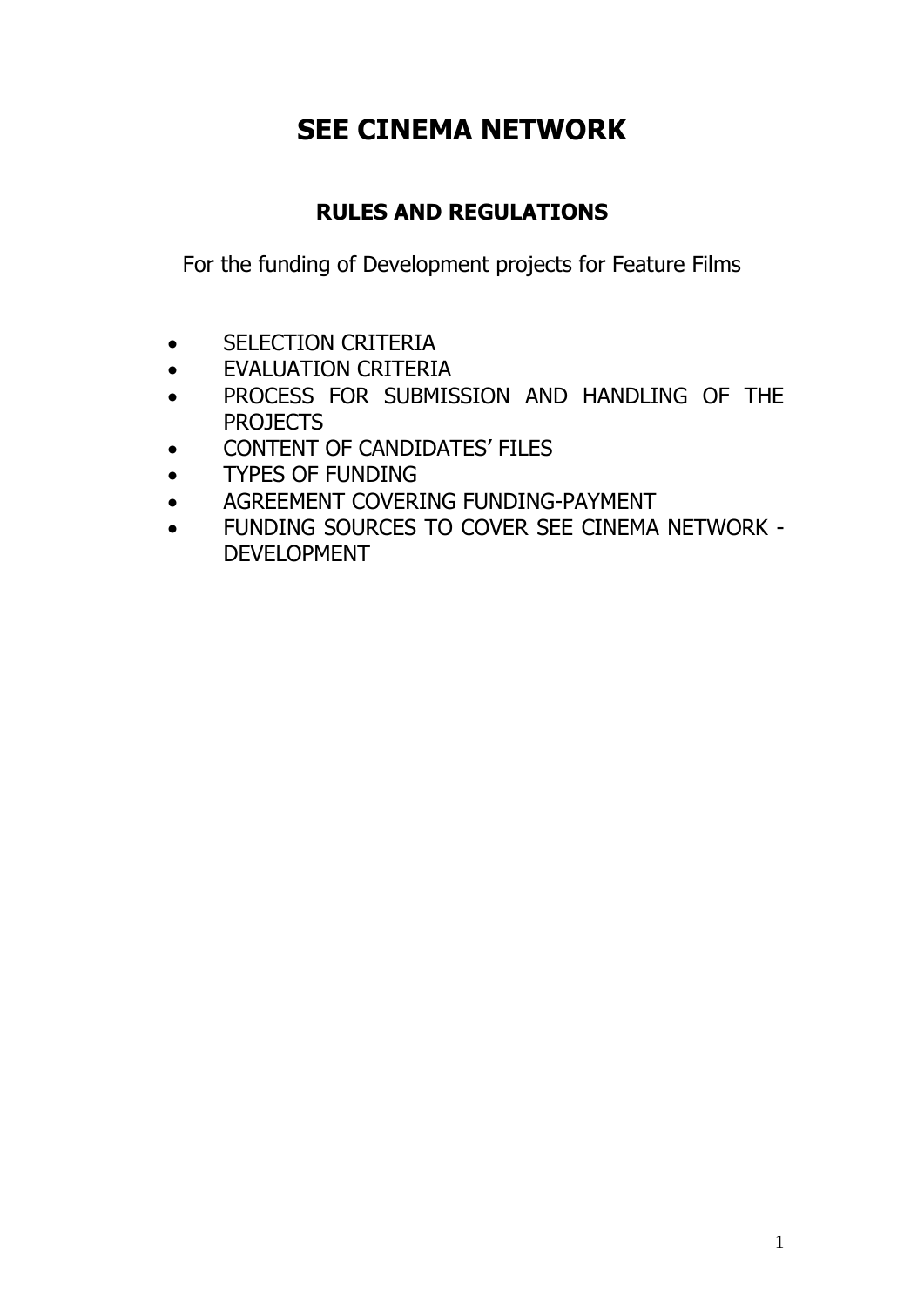## **SELECTION CRITERIA**

- Feature films with a minimum running time of  $70'$  and aimed in principle at theatrical release are accepted for examination. These projects must have assumed the form of co-productions between at least two producers from two SEE CINEMA NETWORK memberstates. The participation of third co-producers from *other* countries is not excluded. Proof of the participation of co-producers should be in the form of agreements or at least memorandums between the parties involved in the project. The files submitted must have secured the services of a delegate producer, director and scriptwriter, all three from the Network's member-states.
- As they progress, the development projects submitted should also assume the final form of a co-production, respecting the general conditions and terms stipulated by the European Convention on Coproductions.
- It is necessary for applicants to make it clear that should their project become a feature film, artistic and technical contributors will come in principle from the Network member-states.

## **EVALUATION CRITERIA**

The evaluation of the development projects and the selection of those to be funded will be carried out by the General Meeting of SEE CINEMA NETWORK representatives.

The members of the General Meeting's priorities are as follows:

- The dynamic presented by the basic dramaturgical idea
- The dramaturgical integrity demonstrated by the script
- The project's artistic potential
- The project's commercial potential
- The recognition that the previous works of the creative team (scriptwriter and director) received by critics, the public and festivals
- Proof of financing that the production may have secured
- The thoroughness of the strategic plan mapped out by the executive producer regarding the management and promotion of the project.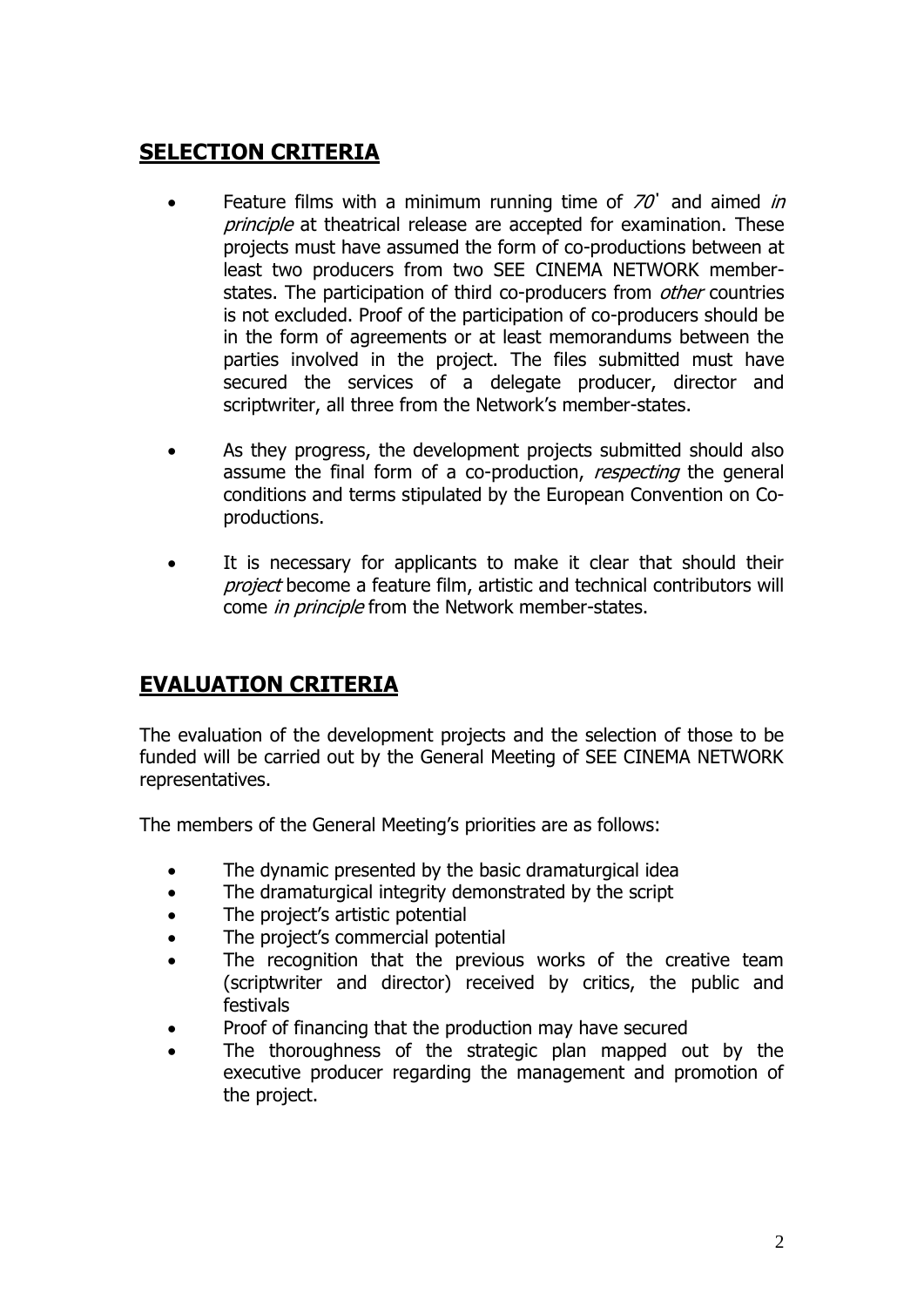#### **PROCEDURE FOR SUBMISSION AND EVALUATION OF THE PROJECTS**

The development projects will be submitted and evaluated as follows:

- The contents of the project should be submitted via email to the representative of the SEE CINEMA NETWORK country of the applicant.
- The representative of each country collects the candidate projects submitted by his country's film professionals and proceeds with preselection implementing the criteria of the present rules and regulations. The representative may pre-select up to two projects per submission period and may request assistance in the preselection process from those representatives of the SEE CINEMA NETWORK countries involved in the project as co-producers.
- Each national representative then sends via email the pre-selected projects to the rest of the representatives as well as to the Executive Secretary of the NETWORK (synopsis, script, C.V., director's notes, application etc). The pre-selected projects must be sent to the rest of the representatives at the definite date that will be announced by the Secretariat.

The selection of the projects to be funded takes place on the day of the meeting of the General Assembly, by secret ballot and in the following manner:

- Each representative expresses himself/herself only with a positive vote, voting for the projects that are the frontrunners in his/her opinion.
- Based on the results of the voting, a catalog is drawn up listing the frontrunners in order of number of votes received by each project.

Projects that were rejected in their initial evaluation by the National Film Centers or in their evaluation by the General Assembly, have the right to submit a funding application once again and only in the next period, provided that the shooting has not started yet. In this case, the new application should be accompanied by notes specifying the changes made to the project after the initial funding application

#### **CONTENT OF CANDIDATES' FILES**

The candidates' files should contain the following documentation:

• **Duly filled in application form**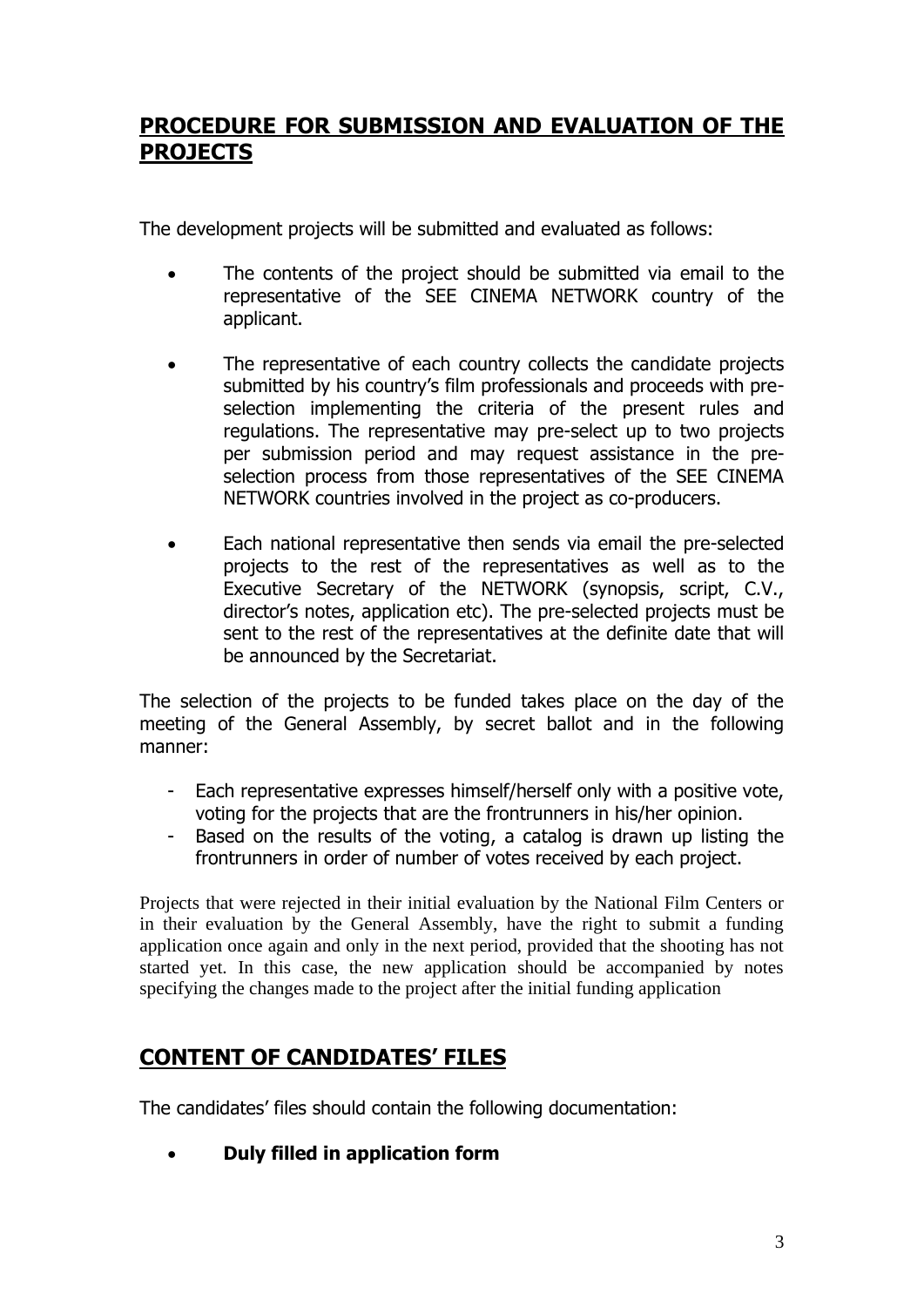- **Biographical note of the scriptwriter, the director, the producer and the production company**
- **Synopsis (1 page)**
- **Treatment (approximately 10-15 pages)**
- **The complete script in English and in the original language**
- **Statement of intent regarding the artistic and commercial dynamic of the project written jointly by the director and the producer**
- **Strategy for managing and marketing the project by the producer (up to 3 pages)**
- **Analytical budget of the development project, which will include expenses directly and specifically linked to the project**
- **Summary of the production budget. Breakdown for the coproducers.**
- **Any other documentation that may be useful in evaluating the project.**

All the documentation about the project must be submitted in the English language.

### **TYPE OF FUNDING**

The funding will have the form of a non-repayable loan, the only obligation being that the name of the Network should appear in the film's titles and all the printed material, radio and television or other media and all the material accompanying the project or the future work.

#### **AGREEMENT COVERING FUNDING-PAYMENTS**

- The SEE CINEMA NETWORK will draw up an agreement, which will be co-signed by the Network and the beneficiaries delegate producer of the project. For each project funded, the scriptwriter, the director and the producer are considered jointly responsible, jointly answerable and consequently obligated to work together for the success of the project. It is preferred that these three capacities belong to three different persons. An exception is made in the case of scriptwriter and director who can be the same person.
- The *delegate* producer of the project is responsible and answerable to the SEE CINEMA NETWORK for the adherence to the terms and conditions of the agreement.